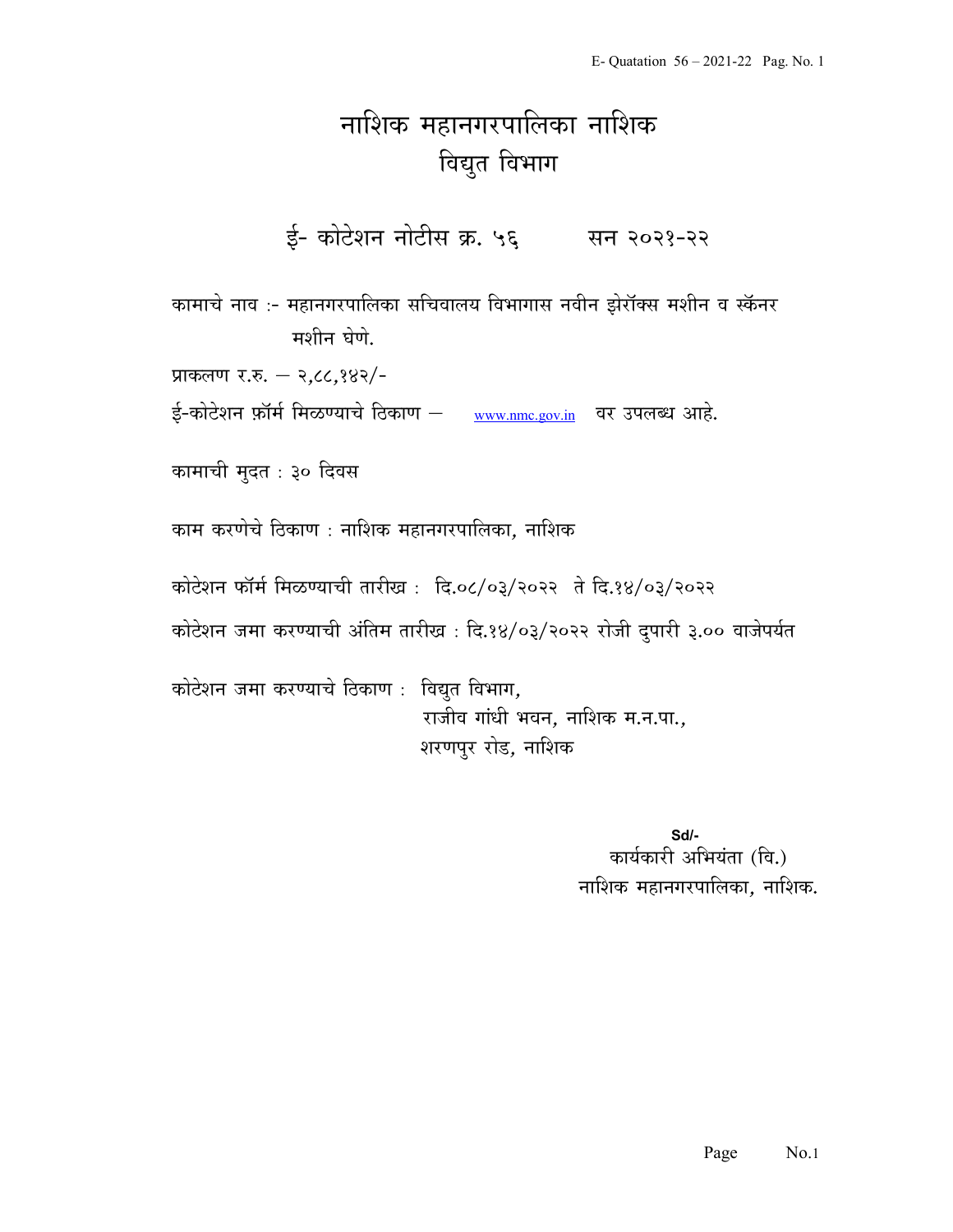| <b>NASHIK MUNICIPAL CORPORATION</b>                                     |                                                                                                                                                                     |                                  |                                                                                                                                                                                                                                                                                                                                                                                                             |  |  |  |  |  |  |
|-------------------------------------------------------------------------|---------------------------------------------------------------------------------------------------------------------------------------------------------------------|----------------------------------|-------------------------------------------------------------------------------------------------------------------------------------------------------------------------------------------------------------------------------------------------------------------------------------------------------------------------------------------------------------------------------------------------------------|--|--|--|--|--|--|
|                                                                         | Rajiv Gandhi Bhavan, Sharanpur Road, Nashik                                                                                                                         |                                  |                                                                                                                                                                                                                                                                                                                                                                                                             |  |  |  |  |  |  |
| <b>Electrical Department</b>                                            |                                                                                                                                                                     |                                  |                                                                                                                                                                                                                                                                                                                                                                                                             |  |  |  |  |  |  |
| <b>DETAILED 'E' Quotation form No. 56 of Year 2021-22</b>               |                                                                                                                                                                     |                                  |                                                                                                                                                                                                                                                                                                                                                                                                             |  |  |  |  |  |  |
| NASHIK MUNICIPAL CORPORATION, (NMC), NASHIK, invites 'E' Quotation form |                                                                                                                                                                     |                                  |                                                                                                                                                                                                                                                                                                                                                                                                             |  |  |  |  |  |  |
|                                                                         | <b>PERCENTAGE RATE Quotation</b> from firms/companies having requisite qualifications & experience                                                                  |                                  |                                                                                                                                                                                                                                                                                                                                                                                                             |  |  |  |  |  |  |
|                                                                         | as per qualification criteria.                                                                                                                                      |                                  |                                                                                                                                                                                                                                                                                                                                                                                                             |  |  |  |  |  |  |
| 1)                                                                      | <b>NAME OF WORK</b>                                                                                                                                                 | $\ddot{\cdot}$                   | Supplying, installing & testing of photocopiers<br>(Xerox Machine) & Scanner at RGB NMC.                                                                                                                                                                                                                                                                                                                    |  |  |  |  |  |  |
| 2)                                                                      | <b>SCOPE OF WORK</b>                                                                                                                                                | :                                | Supplying, installing & testing of photocopiers<br>(Xerox Machine) & Scanner at RGB NMC.                                                                                                                                                                                                                                                                                                                    |  |  |  |  |  |  |
| 3)                                                                      | <b>ESTIMATED COST PUT TO Quotation</b>                                                                                                                              | $\ddot{\cdot}$                   | Rs. Eastimate Rs. 2,88,142/- (Inclusive GST)                                                                                                                                                                                                                                                                                                                                                                |  |  |  |  |  |  |
| 4)                                                                      | DATE OF ISSUING OF ON LINE Quotation<br><b>FORM</b>                                                                                                                 | $\ddot{\cdot}$                   | 08/03/2022 To 14/03/2022 (Including all<br>holidays)                                                                                                                                                                                                                                                                                                                                                        |  |  |  |  |  |  |
|                                                                         | Available on our web site                                                                                                                                           | $\ddot{\cdot}$                   | www.nmc.gov.in                                                                                                                                                                                                                                                                                                                                                                                              |  |  |  |  |  |  |
| 5)                                                                      | <b>TIME LIMIT</b>                                                                                                                                                   | $\ddot{\cdot}$                   | 30 Days (Inclusive Mansoon)                                                                                                                                                                                                                                                                                                                                                                                 |  |  |  |  |  |  |
| 6)<br>$\mathcal{L}$                                                     | <b>PLACE OF WORK</b><br><b>SECURITY DEPOSIT</b>                                                                                                                     | $\ddot{\cdot}$<br>$\ddot{\cdot}$ | NMC, Nashik, Maharashtra State, (INDIA).<br>Total S.D is 2% of accepted Quotation cost.                                                                                                                                                                                                                                                                                                                     |  |  |  |  |  |  |
|                                                                         |                                                                                                                                                                     |                                  | 2% of the accepted Contract Value in favor of                                                                                                                                                                                                                                                                                                                                                               |  |  |  |  |  |  |
|                                                                         |                                                                                                                                                                     | a)                               | Commissioner, Nashik Municipal Corporation,<br>Nashik and can be paid in the form of Demand<br>Draft in favor of the Commissioner Nashik<br>Municipal Corporation. Nashik.                                                                                                                                                                                                                                  |  |  |  |  |  |  |
| 8)                                                                      | <b>VALIDITY OF OFFERS</b>                                                                                                                                           | $\ddot{\cdot}$                   | 180 Days or till expressly withdrawn by the<br>Quotation after 180 days, whichever is later.                                                                                                                                                                                                                                                                                                                |  |  |  |  |  |  |
| 9)                                                                      | <b>AVAILABILITY OF DETAILED Quotation</b><br><b>NOTICE</b>                                                                                                          | $\ddot{\cdot}$                   | From $\frac{08}{03/2022}$ To $\frac{14}{03/2022}$<br>including<br>holidays<br>online<br>website<br>all<br>on<br>our<br>www.nmc.gov.in                                                                                                                                                                                                                                                                       |  |  |  |  |  |  |
| 10)                                                                     | <b>LAST</b><br><b>SUBMISSION</b><br>OF<br><b>DATE</b><br>OF<br><b>TECHNICAL BID</b><br>$\boldsymbol{\&}$<br><b>FINANCIAL</b><br><b>BID</b><br>(Quatation DOCUMENTS) | $\cdot$                          | documents (Technical bid &<br>Quotation<br>Financial bid) shall be submitted in the office of<br>Ex.Engr, Nashik Municipal Corporation, Rajiv<br>Gandhi Bhavan, Sharanpur Road, Nashik on or<br>before<br>$14/03/2022$ up to <b>15:00</b> hrs.                                                                                                                                                              |  |  |  |  |  |  |
| 11)                                                                     | DATE AND TIME OF OPENING OF Quatation<br><b>DOCUMENT</b>                                                                                                            | $\ddot{\cdot}$                   | If possible the tenders will be opened on<br>$15/03/2022$ after $15:00$ hrs in the office of<br>Executive<br>Engineer,<br>Nashik<br>Municipal<br>Corporation, Rajiv Gandhi Bhavan, Sharanpur<br>Road, Nashik, in presence of intending Tenderer<br>or their representatives if any. Please Note that<br>after scrutiny of Technical bid, the financial<br>offers of only qualified tenderer will be opened. |  |  |  |  |  |  |
| 12)                                                                     | <b>CONTACT DETAILS</b>                                                                                                                                              | $\ddot{\cdot}$                   | For any clarification & communication with<br>reference to the Quotation documents, the<br>concessionaires are expected to communicate at<br>contact information provided below-<br><b>Executive Engineer</b><br><b>Electrical Department</b><br>Nashik Municipal Corporation,<br>Rajiv Gandhi Bhavan,<br>Sharanpur Road, Nashik -422001.<br>Email- ee electrical@nmc.gov.in<br>Phone $- (0253)$ 2222434    |  |  |  |  |  |  |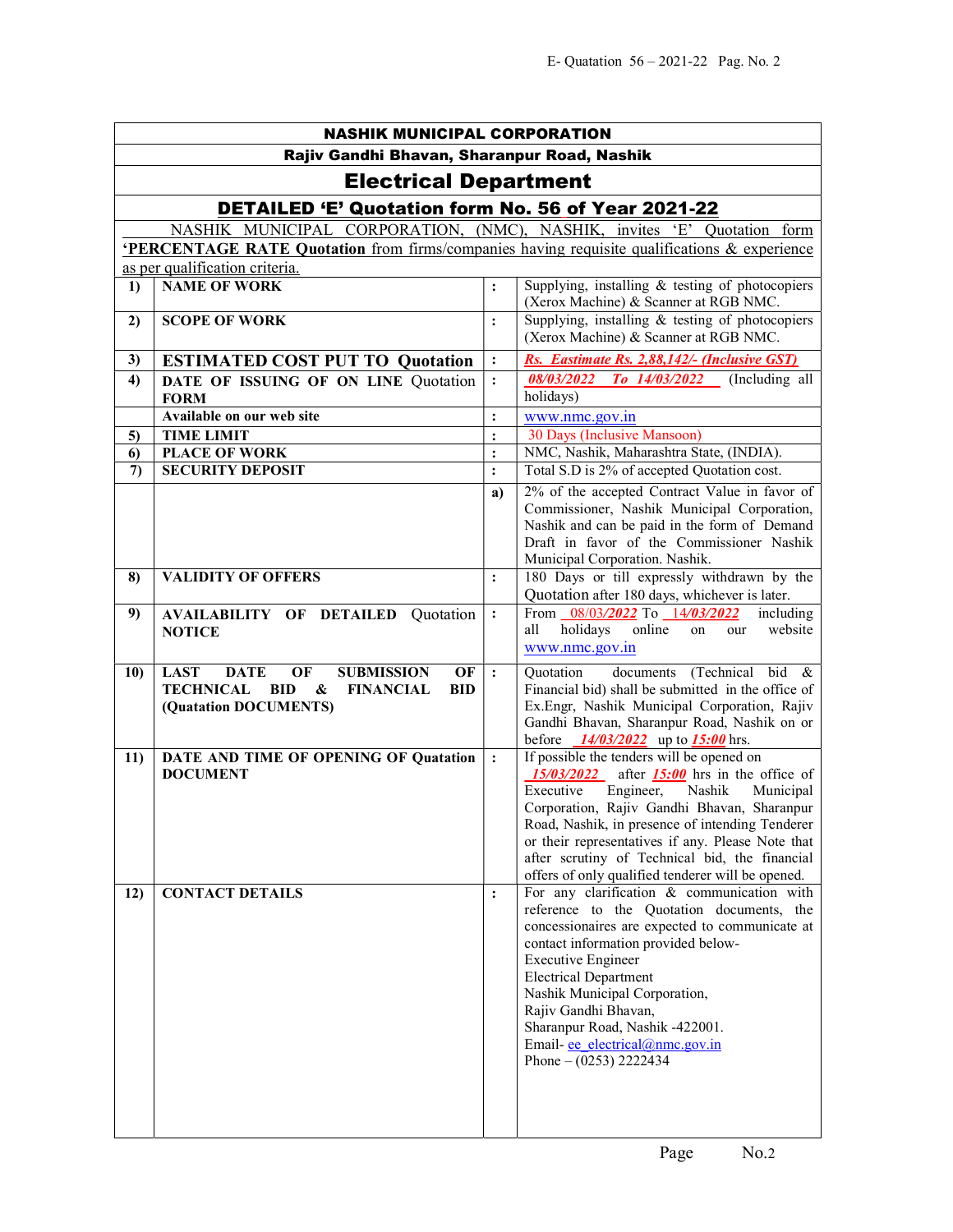| 13)          | TENDERER TO INFORM HIMSELF FULLY:-                                                                                                                                                                                                |  |  |  |  |  |
|--------------|-----------------------------------------------------------------------------------------------------------------------------------------------------------------------------------------------------------------------------------|--|--|--|--|--|
|              | The Quotation shall be deemed to have fully acquainted himself with the work & site                                                                                                                                               |  |  |  |  |  |
|              | conditions and carefully examined the special conditions, the specifications mentioned for                                                                                                                                        |  |  |  |  |  |
|              | the said work, and shall be deemed to have fully informed himself regarding the local                                                                                                                                             |  |  |  |  |  |
|              |                                                                                                                                                                                                                                   |  |  |  |  |  |
|              | conditions and various prevailing laws at time beings.                                                                                                                                                                            |  |  |  |  |  |
|              | The Quotation shall also be deemed to have fully acquainted with various items involved in the works                                                                                                                              |  |  |  |  |  |
|              | and as well as deemed to have fully acquainted himself with the fact that the work is to be carried out in                                                                                                                        |  |  |  |  |  |
|              | Nashik Municipal Corporation area. The Quotation should therefore plan his schedule of work properly so as                                                                                                                        |  |  |  |  |  |
|              | to complete the work within stipulated time limit. Nashik Municipal Corporation will not be liable for any loss                                                                                                                   |  |  |  |  |  |
|              | or damage sustained by the Quatation due to any reason.<br>Contractor must abide by B1 / Quatation form condition. (Attached separately)<br>$\mathbf{i}$                                                                          |  |  |  |  |  |
|              |                                                                                                                                                                                                                                   |  |  |  |  |  |
|              | Contractor has to download mobile app of NMC Know our works / PMS and has to upload<br>$\overline{ii}$<br>photo / Video before / during / after the work.                                                                         |  |  |  |  |  |
| 14)          | DEFECT LIABILITY PERIOD (DLP):-                                                                                                                                                                                                   |  |  |  |  |  |
|              |                                                                                                                                                                                                                                   |  |  |  |  |  |
|              | Defect liability period for the work is 12 Calendar months & it should be counted after satisfactory                                                                                                                              |  |  |  |  |  |
|              | testing and commissioning of all components. And will start after issuing completion certificate from                                                                                                                             |  |  |  |  |  |
|              | competent authority. The shall be responsible for maintaining the entire scheme including all labor, material,<br>supervision etc. repairing, replacing the defective material used in the work at his own cost including cost of |  |  |  |  |  |
|              | any charges during execution and testing of the scheme.                                                                                                                                                                           |  |  |  |  |  |
| 15)          | JOINT VENTURE OR ANY TYPE OF CONSORTIUM IS NOT ALLOWED.                                                                                                                                                                           |  |  |  |  |  |
| 16)          | METHOD OF SUBMISSION OF BOTH THE TECHNICAL BID, FINANCIAL BID & OPENING OF                                                                                                                                                        |  |  |  |  |  |
|              | <b>OFFER: - (i.e. Quatation documents.)</b>                                                                                                                                                                                       |  |  |  |  |  |
|              |                                                                                                                                                                                                                                   |  |  |  |  |  |
|              | The Quatation documents i.e. technical bid & financial bid both shall be uploaded only online on or before<br>specified date & time as prescribed.                                                                                |  |  |  |  |  |
| A)           | <b>TECHNICAL BID:</b>                                                                                                                                                                                                             |  |  |  |  |  |
|              | Technical bid shall be uploaded online on the specified web site www.nmc.gov.in All Tenderer are                                                                                                                                  |  |  |  |  |  |
|              | requested to upload the requisite documents of Technical bid on the specified web site well in advance prior to                                                                                                                   |  |  |  |  |  |
|              | the last date of submission of bid to avoid network congestion.                                                                                                                                                                   |  |  |  |  |  |
|              | The Quatation shall upload the scanned copies on website www.nmc.gov.in<br>document as per                                                                                                                                        |  |  |  |  |  |
|              | conditions.                                                                                                                                                                                                                       |  |  |  |  |  |
| 1)           | Shop Act/ Adhar Udyam                                                                                                                                                                                                             |  |  |  |  |  |
| 2)           | Pan Card                                                                                                                                                                                                                          |  |  |  |  |  |
| 3)           | EPF/PF registration certificate.                                                                                                                                                                                                  |  |  |  |  |  |
| 4)           | Valid GST registration certificate.                                                                                                                                                                                               |  |  |  |  |  |
|              |                                                                                                                                                                                                                                   |  |  |  |  |  |
| B)           | <b>FINANCIAL BID:</b>                                                                                                                                                                                                             |  |  |  |  |  |
|              | The Quatation shall upload the financial bid on-line only on the specified web-site. www.nmc.gov.in                                                                                                                               |  |  |  |  |  |
|              | well in advance prior to the last date & time of submission of financial bid to avoid network congestion./ In                                                                                                                     |  |  |  |  |  |
|              | sealed Envelop at NMC office.                                                                                                                                                                                                     |  |  |  |  |  |
|              | Tenderers shall quote a firm offer. Conditional offers shall not be considered and shall be treated as non-                                                                                                                       |  |  |  |  |  |
|              | responsive and thereof.                                                                                                                                                                                                           |  |  |  |  |  |
|              | Tenderers are requested to fill the tender carefully after noting the items and specifications. They are<br>informed that no variation in rates etc. shall be allowed on any ground such as clerical mistake.                     |  |  |  |  |  |
|              |                                                                                                                                                                                                                                   |  |  |  |  |  |
|              | Misunderstanding etc. after the Quatation has been submitted.<br>The offer should be based on the scope of work given above and should be inclusive of all taxes of state                                                         |  |  |  |  |  |
|              | and central Govt. applicable levies, duties, insurance and all other charges including traveling, lodging and                                                                                                                     |  |  |  |  |  |
|              | boarding or any other expenses of the tenderer and other employees of the Tenderer. NMC will not bear any                                                                                                                         |  |  |  |  |  |
|              | expenses other than the cost quoted for the work.                                                                                                                                                                                 |  |  |  |  |  |
|              | The agreement will have to be carried out on the stamp paper. As per act prevailing Govt. order,                                                                                                                                  |  |  |  |  |  |
|              | required amount of stamp paper will be purchased by the tenderer.                                                                                                                                                                 |  |  |  |  |  |
| $\mathbf{C}$ | CONDITION FOR PAYMENT OF ADDITIONAL PERFORMANCE<br><b>SECURITY</b>                                                                                                                                                                |  |  |  |  |  |
|              | DEPOSIT :-                                                                                                                                                                                                                        |  |  |  |  |  |
| 1)           | The contractor shall require to furnish the performance security deposit in the form of demand draft/                                                                                                                             |  |  |  |  |  |
|              | FDR/ recoverable Bank Guarantee of Nationalized Bank within 8 days after opening of financial                                                                                                                                     |  |  |  |  |  |
|              | envelope (envelope No-2)                                                                                                                                                                                                          |  |  |  |  |  |
|              | For Example: If rate are 19% below                                                                                                                                                                                                |  |  |  |  |  |
|              | $1\%$ to $10\%$ below<br>$-1\%$                                                                                                                                                                                                   |  |  |  |  |  |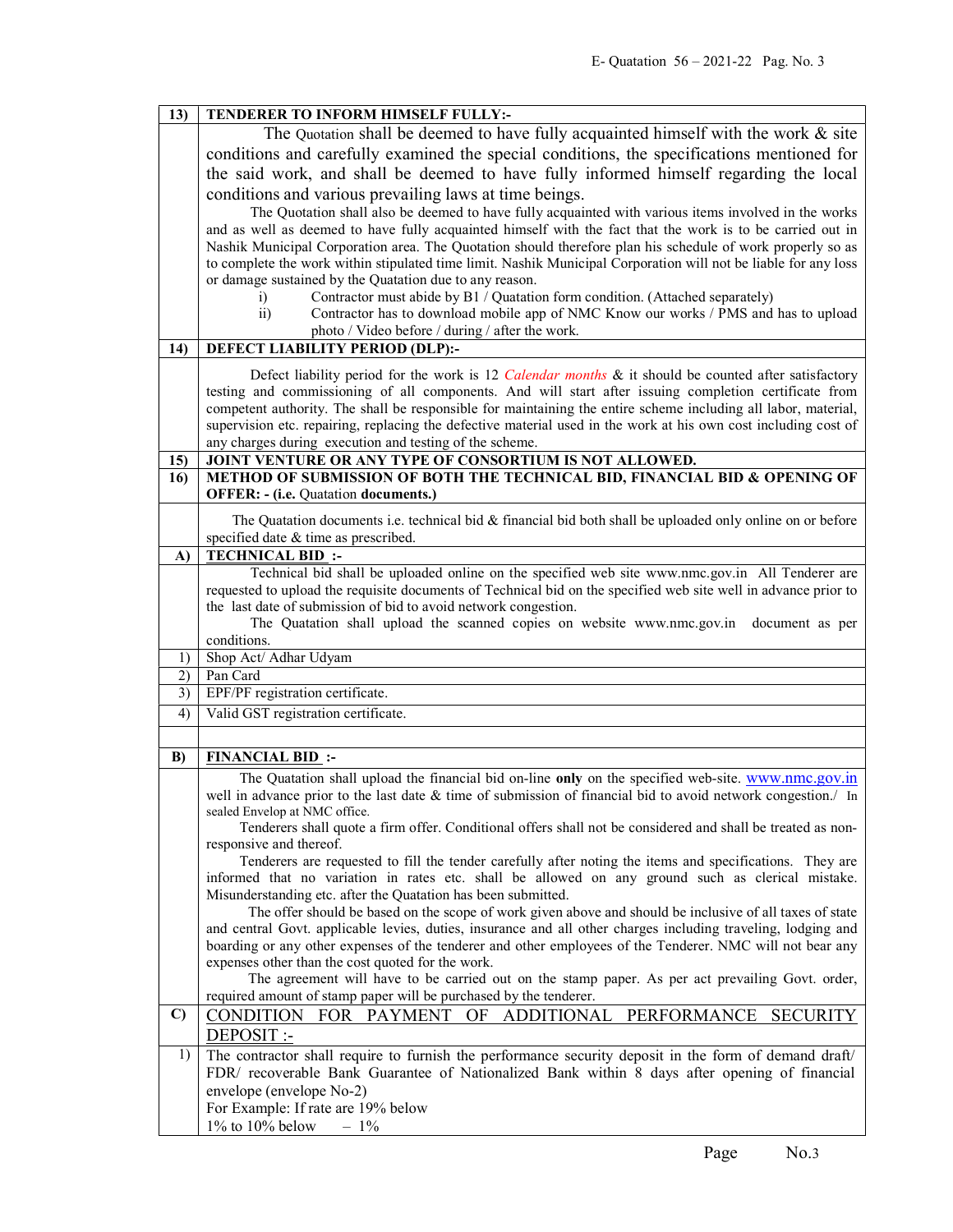|                 | Up to below 15% - 15% - $10\% = 5\%$                                                                                                                                                                                                                                             |  |  |  |  |
|-----------------|----------------------------------------------------------------------------------------------------------------------------------------------------------------------------------------------------------------------------------------------------------------------------------|--|--|--|--|
|                 | $(19\% - 15\% = 4\%) - 4\% \times 2 = 8\%$                                                                                                                                                                                                                                       |  |  |  |  |
|                 | Total PSD $(1+5+8) = 14\%$                                                                                                                                                                                                                                                       |  |  |  |  |
| 2)              | Additional Performance security of the successful bidder shall be returned immediately upon satisfactory                                                                                                                                                                         |  |  |  |  |
|                 | completion of work, the certificate of which shall be issued by the EE before releasing the additional security.<br>If the lowest bidder offer is more than 10% below the estimated cost of the tender, tender calling                                                           |  |  |  |  |
| $\overline{3)}$ | authority should be call for the written explanation from this bidder with respect to the planning of execution                                                                                                                                                                  |  |  |  |  |
|                 |                                                                                                                                                                                                                                                                                  |  |  |  |  |
|                 | of work as the rate quoted by him. Tender calling authority should assure himself about the feasibility of<br>planning submitted by the bidder with respect to the quoted rates.                                                                                                 |  |  |  |  |
| D)              |                                                                                                                                                                                                                                                                                  |  |  |  |  |
|                 | <b>OPENING OF OFFER:-</b><br>Tenders will be opened in the office of Executive Engineer (NMC) as mentioned above                                                                                                                                                                 |  |  |  |  |
| $\mathbf{i}$    | <b>Technical bid:</b> If possible technical bid will be opened to verify its contents as per requirement on specified                                                                                                                                                            |  |  |  |  |
|                 | date & time. If the various documents do not meet the requirements of the Tender, Tenderer will be                                                                                                                                                                               |  |  |  |  |
|                 | disqualified, However if the Executive Engineer feels that the Tenderer may be asked to submit the requisite                                                                                                                                                                     |  |  |  |  |
|                 | document within a stipulated time frame at the discretion of opening authority and if the Tenderer fails to                                                                                                                                                                      |  |  |  |  |
|                 | submit those documents within the stipulated time frame then a note will be recorded accordingly by the                                                                                                                                                                          |  |  |  |  |
|                 | opening authority and the said Tenderer's offer will not be considered for further action.                                                                                                                                                                                       |  |  |  |  |
| $\overline{ii}$ | Financial Bid: If possible this bid shall be opened on date $\&$ time specified of the qualified Tenderer                                                                                                                                                                        |  |  |  |  |
|                 | only if contents of Technical bid are found acceptable.                                                                                                                                                                                                                          |  |  |  |  |
|                 | The tendered rate in form B-1 of the tender as percentage above / below the estimated rates put to the tender                                                                                                                                                                    |  |  |  |  |
|                 | the amount shall then be read out.                                                                                                                                                                                                                                               |  |  |  |  |
| iii)            | NMC is not responsible if due to any reason, tender documents are not uploaded on the last date of                                                                                                                                                                               |  |  |  |  |
|                 | submission. To avoid network congestion proper care should be taken and may upload tender well in advance                                                                                                                                                                        |  |  |  |  |
|                 | before last date & time of submission.                                                                                                                                                                                                                                           |  |  |  |  |
| iv)             | Tenderer and his authorized representative shall remain present with original documents during opening of                                                                                                                                                                        |  |  |  |  |
|                 | Financial bid.                                                                                                                                                                                                                                                                   |  |  |  |  |
| 17)             | <b>GENERAL CONDITIONS:-</b>                                                                                                                                                                                                                                                      |  |  |  |  |
| a)              | <b>APPROVALS:-</b>                                                                                                                                                                                                                                                               |  |  |  |  |
|                 | i)All work shall be carried out as per the specification contained in the standard specification published by                                                                                                                                                                    |  |  |  |  |
|                 | public works and housing department, Govt. of Maharashtra. In case of the discrepancy decision of the<br>Engineer-In-Charge will be Final.                                                                                                                                       |  |  |  |  |
|                 | ii) All test of pole, Earthing, cable shall be done as per specification in the presence of representative of NMC                                                                                                                                                                |  |  |  |  |
|                 | & NMC approved third party inspection at Bidder own cost                                                                                                                                                                                                                         |  |  |  |  |
| b)              | <b>INSURANCE:-</b>                                                                                                                                                                                                                                                               |  |  |  |  |
|                 | Successful Contractor shall take out necessary Insurance Policy / Policies so as to provide adequate insurance                                                                                                                                                                   |  |  |  |  |
|                 | cover for executive of the awarded contract work from the " Directorate of insurance, Maharashtra state                                                                                                                                                                          |  |  |  |  |
|                 | Mumbai" only. It's Postal address for correspondence is 264, MHADA, First Floor, Opp. Kalanagar, Bandra                                                                                                                                                                          |  |  |  |  |
|                 | (East), Mumbai-400051. (Telephone nos. 6438690/6438746, Fax no.6438461).                                                                                                                                                                                                         |  |  |  |  |
|                 |                                                                                                                                                                                                                                                                                  |  |  |  |  |
|                 | If the contractor fails to take insurance policy as above within 15 days from the date of work order, 1%                                                                                                                                                                         |  |  |  |  |
|                 | amount will be deducted from bill.                                                                                                                                                                                                                                               |  |  |  |  |
| c)              | <b>PAYMENT:-</b>                                                                                                                                                                                                                                                                 |  |  |  |  |
|                 | i) Contractor shall submit his bills on his own printed form. The manner of preparation of bills should                                                                                                                                                                          |  |  |  |  |
|                 | be according to the routine official procedure.                                                                                                                                                                                                                                  |  |  |  |  |
|                 | ii) Payment will be released as per availability of funds and no interest or claim will be paid on account                                                                                                                                                                       |  |  |  |  |
|                 | of delayed payment.                                                                                                                                                                                                                                                              |  |  |  |  |
|                 | iii) S.D. will be released after defect liability period.                                                                                                                                                                                                                        |  |  |  |  |
| d)              | <b>REJECTION OF OFFER:-</b>                                                                                                                                                                                                                                                      |  |  |  |  |
|                 | The Commissioner, Nashik Municipal Corporation, Nashik reserves the right to reject any or all offers without                                                                                                                                                                    |  |  |  |  |
|                 | assigning any reason thereof.                                                                                                                                                                                                                                                    |  |  |  |  |
| e)              | <b>PROGRESS OF WORK:-</b>                                                                                                                                                                                                                                                        |  |  |  |  |
|                 | The contractor should take site survey within of $0$ (T0) to 3 (T1) days. The contractor must start work within 0                                                                                                                                                                |  |  |  |  |
|                 | (T0) to 7 (T2) days and should finish the work within period of 30 to 60 days i.e. (T2 + 30 to 60 days) as per                                                                                                                                                                   |  |  |  |  |
|                 | site requirement.                                                                                                                                                                                                                                                                |  |  |  |  |
| f)              | <b>COMPENSATION &amp; DELAY</b> (Clause 2 of B1/B2 Tender condition applies here):-                                                                                                                                                                                              |  |  |  |  |
|                 | i) Compensation & Delay will be levied on the delayed of work within time limit, the penalty will be charged                                                                                                                                                                     |  |  |  |  |
|                 | as per given below                                                                                                                                                                                                                                                               |  |  |  |  |
|                 | from 1 <sup>st</sup> day of work order to $\frac{1}{4}$ <sup>th</sup> period of work order. = nil<br>after $\frac{1}{4}$ <sup>th</sup> period of W.O. to $\frac{1}{2}$ <sup>th</sup> period of work order. = 0.025 % of tender amount per day. after $\frac{1}{2}$ <sup>th</sup> |  |  |  |  |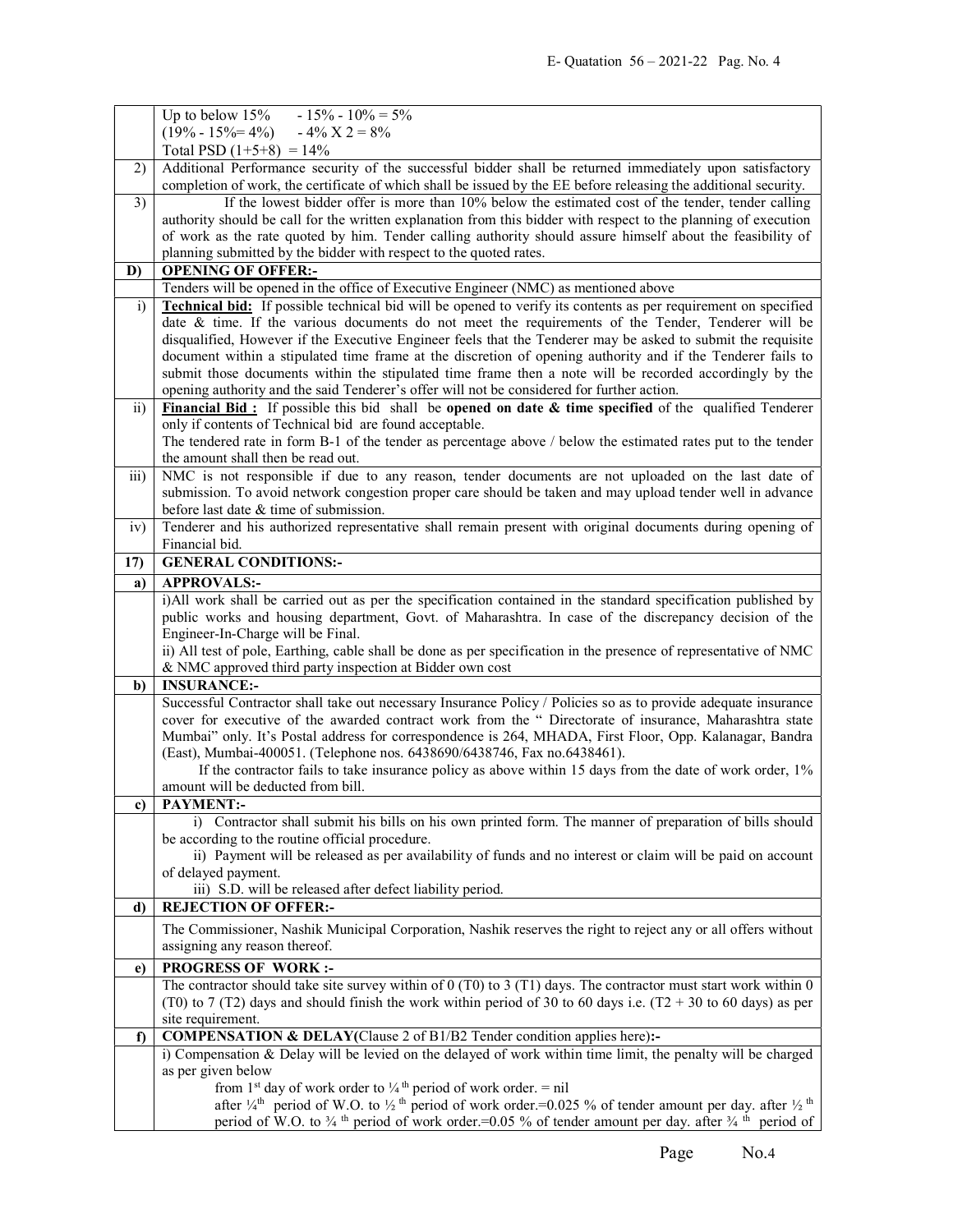|          | W.O. to last day of work order.=0.075 % of tender amount per day. After last date of W.O to till the<br>completion day of work. 0.1% of tender amount per day.                                                                                                                                                                                                                                                                                                                                                                                                                                                                                                                                                          |                                     |  |  |  |
|----------|-------------------------------------------------------------------------------------------------------------------------------------------------------------------------------------------------------------------------------------------------------------------------------------------------------------------------------------------------------------------------------------------------------------------------------------------------------------------------------------------------------------------------------------------------------------------------------------------------------------------------------------------------------------------------------------------------------------------------|-------------------------------------|--|--|--|
|          |                                                                                                                                                                                                                                                                                                                                                                                                                                                                                                                                                                                                                                                                                                                         |                                     |  |  |  |
|          | ii) If the material used for work is found of inferior quality or not as per specifications, the tenderer shall<br>replace the fitting within 7 days from date of intimation at the cost & risk of the tenderer, failing which Earnest<br>Money Deposit & Contract Deposit of the Contractor shall be forfeited & the tenderer shall be liable for penal<br>action, including blacklisting etc. In addition to this for failure, the Earnest Money Deposit & contract<br>deposit, or any fines is imposed by the Municipal Commissioner, the same shall be payable by the tenderer<br>immediately on demand failing which the same shall be recovered from other dues to the tenderer from the<br>Municipal Corporation |                                     |  |  |  |
| g)       | <b>BLACKLISTING:-</b>                                                                                                                                                                                                                                                                                                                                                                                                                                                                                                                                                                                                                                                                                                   |                                     |  |  |  |
|          | Forged document are submitted or<br>$\overline{1}$<br>If it becomes responsive on the basis of submission of bogus certificate.<br>$\overline{11}$<br>iii) In case of non supply of equipment /accessories or supply of substandard quality or supply of equipment /<br>accessories found to have been previously used or having reconditioned part.<br>The successful bidder will have to pay initial deposit 5 % amount of the total cost of his bid as<br>iv)<br>security deposit shall paid in the treasury of N.M.C. within 10 days from the date of communication of<br>acceptance of his offer. Failing which the EMD will be also forfeited at the risk & cost of the tenderer.                                 |                                     |  |  |  |
| h)       | <b>DISPUTE:-</b>                                                                                                                                                                                                                                                                                                                                                                                                                                                                                                                                                                                                                                                                                                        |                                     |  |  |  |
|          | The Commissioner, Nashik Municipal Corporation is the sole arbitrator for this work & contract.                                                                                                                                                                                                                                                                                                                                                                                                                                                                                                                                                                                                                         |                                     |  |  |  |
| i)       | <b>ACKNOWLEDGING COMMUNICATIONS:-</b>                                                                                                                                                                                                                                                                                                                                                                                                                                                                                                                                                                                                                                                                                   |                                     |  |  |  |
|          | Every Communication from the Executive Engineer (Ele.) Nashik Municipal Corporation of Nashik to the<br>tenderer should be acknowledging by the tenderer with the signature of authorized person and with official<br>rubber stamp of the tenderer.                                                                                                                                                                                                                                                                                                                                                                                                                                                                     |                                     |  |  |  |
| j)       | JURISDICTION OF COURTS NASHIK ONLY:-                                                                                                                                                                                                                                                                                                                                                                                                                                                                                                                                                                                                                                                                                    |                                     |  |  |  |
| $\bf k$  | <b>TAXES AND DUTIES:-</b>                                                                                                                                                                                                                                                                                                                                                                                                                                                                                                                                                                                                                                                                                               |                                     |  |  |  |
|          | The rates quoted by the tenderer should inclusive of all duties, levies taxes including GST.                                                                                                                                                                                                                                                                                                                                                                                                                                                                                                                                                                                                                            |                                     |  |  |  |
| $\bf{D}$ | <b>FORCE MAJEURE CLAUSE:-</b>                                                                                                                                                                                                                                                                                                                                                                                                                                                                                                                                                                                                                                                                                           |                                     |  |  |  |
|          | It is at desecration of NMC authority to imposed force majeure clause and thereof.                                                                                                                                                                                                                                                                                                                                                                                                                                                                                                                                                                                                                                      |                                     |  |  |  |
|          |                                                                                                                                                                                                                                                                                                                                                                                                                                                                                                                                                                                                                                                                                                                         | $Sd$ /-                             |  |  |  |
|          |                                                                                                                                                                                                                                                                                                                                                                                                                                                                                                                                                                                                                                                                                                                         | <b>Executive Engineer</b>           |  |  |  |
|          | Signature and Stamp                                                                                                                                                                                                                                                                                                                                                                                                                                                                                                                                                                                                                                                                                                     | <b>Electrical Department</b>        |  |  |  |
|          | Of Contractor                                                                                                                                                                                                                                                                                                                                                                                                                                                                                                                                                                                                                                                                                                           | <b>Nashik Municipal Corporation</b> |  |  |  |